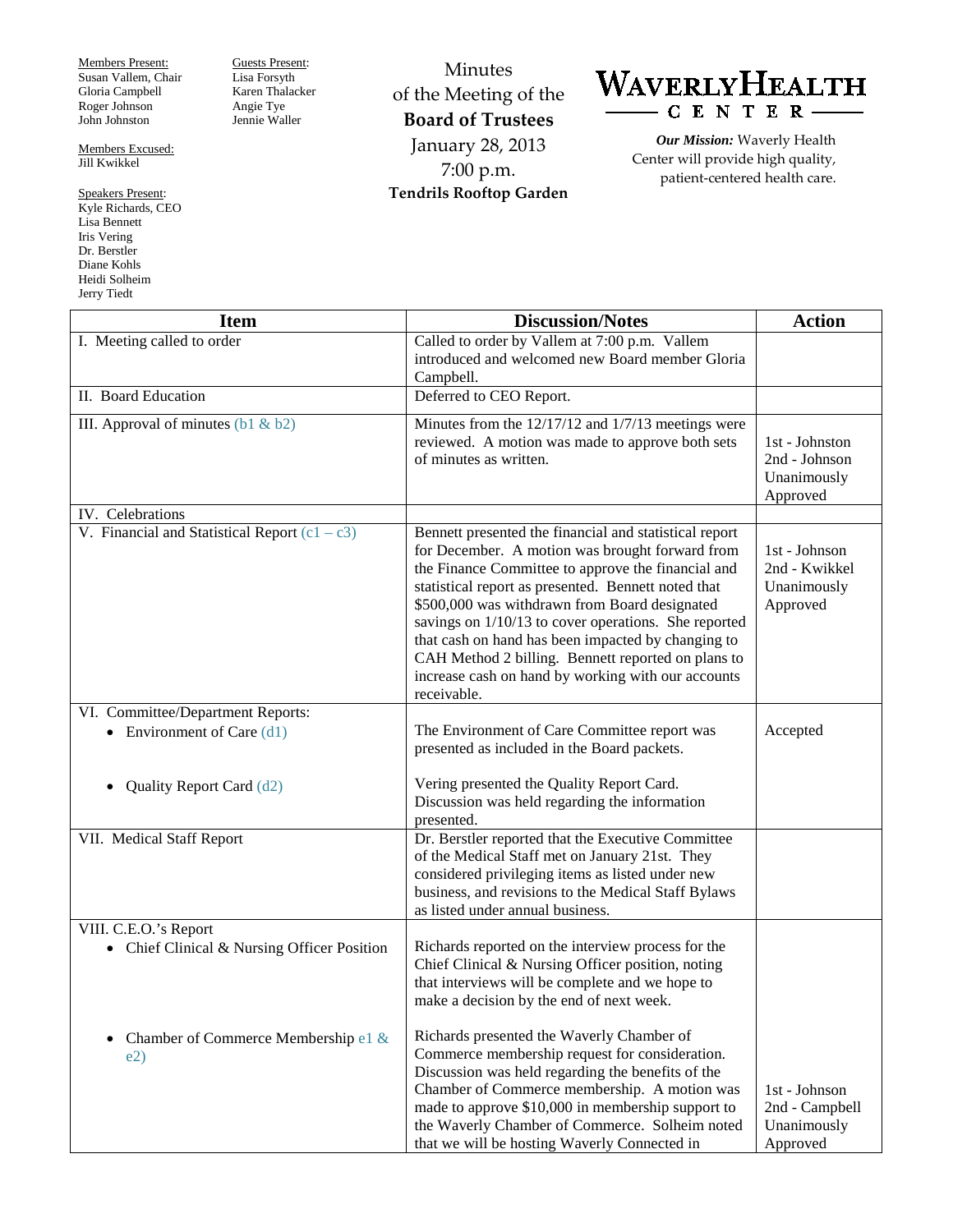|                                                                                   | February.                                                                                                                                                                                                                                                                                                                                                                                                  |                                                             |
|-----------------------------------------------------------------------------------|------------------------------------------------------------------------------------------------------------------------------------------------------------------------------------------------------------------------------------------------------------------------------------------------------------------------------------------------------------------------------------------------------------|-------------------------------------------------------------|
| Organizational Chart Review (e3)<br><b>Specialty Provider Update</b><br>$\bullet$ | Richards presented the revised organizational chart<br>for review. There were changes in reporting<br>relationships with the addition of the Clinic Manager<br>position. A motion was made to approve the revised<br>organizational chart as presented.<br>Richards provided an update on potential specialty                                                                                              | 1st - Johnston<br>2nd - Campbell<br>Unanimously<br>Approved |
|                                                                                   | clinics and providers.                                                                                                                                                                                                                                                                                                                                                                                     |                                                             |
| <b>RCI</b> Update<br>٠                                                            | Richards reported that the transition to RCI for<br>radiology services is scheduled to take place at the<br>end of the month.                                                                                                                                                                                                                                                                              |                                                             |
| IHA Priority Item! Legislative Day                                                | Richards shared an IHA presentation on Medicaid<br>Expansion. He noted that WHC will be taking a bus<br>to Legislative Day on February 27 <sup>th</sup> . Please contact<br>him if you would like to attend.                                                                                                                                                                                               |                                                             |
| IX. Annual Business<br>• Review of Board Bylaws (f1)                              | Proposed revisions to the Board Bylaws were<br>reviewed as included in the Board packets. A<br>motion was made to approve the revised Board<br>Bylaws as written.                                                                                                                                                                                                                                          | 1st - Johnson<br>2nd - Johnston<br>Unanimously<br>Approved  |
| Review of Medical Staff Bylaws (f2 $\&$ f3)<br>$\bullet$                          | Proposed revisions to the Medical Staff Bylaws were<br>reviewed as included in the Board packets. A<br>motion was made to approve the revised Medical<br>Staff Bylaws as written.                                                                                                                                                                                                                          | 1st - Campbell<br>2nd - Johnson<br>Unanimously<br>Approved  |
| Contracted Services Review (f4)                                                   | Richards presented the list of sources of patient care<br>provided from outside of the health center as<br>included in the Board packets. The sources were<br>reviewed by the Medical Staff and approved by the<br>Executive Committee of the Medical Staff. A<br>motion was made to approve the resolutions as<br>presented.                                                                              | 1st - Johnston<br>2nd - Campbell<br>Unanimously<br>Approved |
| • Confidentiality Statement (f5)                                                  | Richards presented the annual Confidentiality<br>statement. Board members reviewed and signed the<br>statement.                                                                                                                                                                                                                                                                                            |                                                             |
| Duality & Conflict of Interest (f6)<br>$\bullet$                                  | Richards presented the annual Duality & Conflict of<br>Interest statement. Johnson noted that his conflict of<br>interest statement remains unchanged. Board<br>members reviewed and signed the statement.                                                                                                                                                                                                 |                                                             |
| Authority of Health Center Environment of<br>$\bullet$<br>Care $(f7)$             | Richards presented the statement regarding the<br>authority of health center Environment of Care. A<br>motion was made to approve the statement as<br>presented.                                                                                                                                                                                                                                           | 1st - Johnson<br>2nd - Campbell<br>Unanimously<br>Approved  |
| <b>Election of Officers</b>                                                       | Vallem was nominated for the position of Chair of<br>the Board of Trustees and Johnson was nominated<br>for the position of Secretary of the Board of<br>Trustees. Vallem and Johnson both accepted<br>appointment to the positions as listed. A motion was<br>made to approve the appointment of Vallem to the<br>position of Chair and Johnson to the position of<br>Secretary of the Board of Trustees. | 1st - Johnston<br>2nd - Johnson<br>Unanimously<br>Approved  |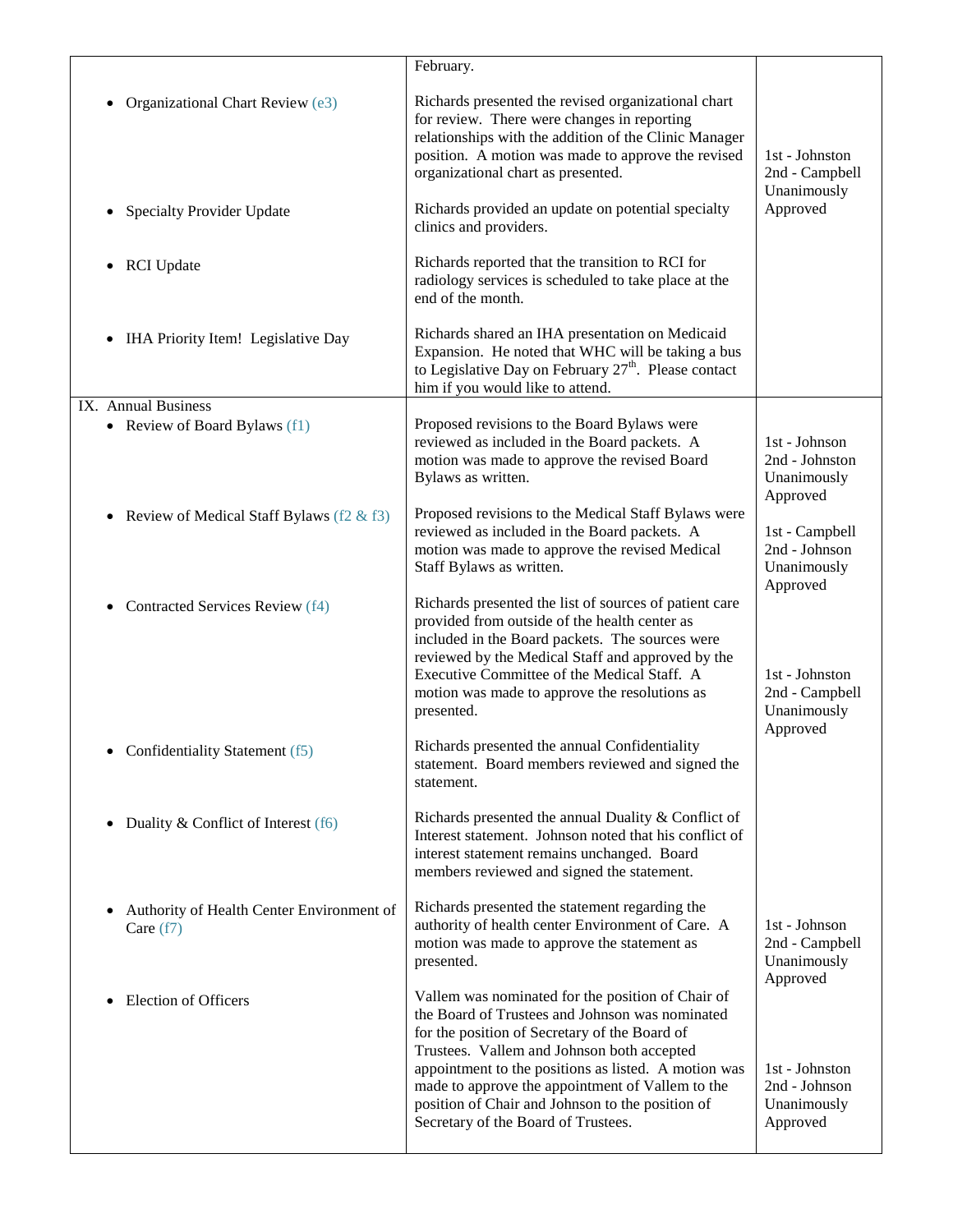| • Committee Assignments (f8)                                                                                                               | Richards presented the current committee<br>appointments. The following appointments were<br>made to replace Jennifer Seward:<br>Finance Committee - Vallem, alternate<br>Personnel Committee - Campbell, chair<br>Board Quality Committee - Campbell<br>All other committee appointments will continue.                                                                   |                                                            |
|--------------------------------------------------------------------------------------------------------------------------------------------|----------------------------------------------------------------------------------------------------------------------------------------------------------------------------------------------------------------------------------------------------------------------------------------------------------------------------------------------------------------------------|------------------------------------------------------------|
| X. Old Business                                                                                                                            |                                                                                                                                                                                                                                                                                                                                                                            |                                                            |
| <b>Bond Refinancing</b>                                                                                                                    | Bennett presented an update on the bond refinancing,<br>noting that bonds were sold on Monday, January 14 <sup>th</sup><br>within 1 hour. She stated that the average rate was<br>1.92%. We will close on the bonds on March $4th$ ,<br>and will see a net savings of \$700,431.                                                                                           |                                                            |
| Shell Rock Clinic Rural Health Clinic<br><b>Status Update</b>                                                                              | Kohls reported that the Iowa Department of<br>Inspections and Appeals is no longer conducting the<br>surveys for Rural Health Clinics (RHC). This has<br>been outsourced to a different organization. This<br>change has required additional document preparation<br>and has caused a delay in being surveyed for RHC<br>status.                                           |                                                            |
| Retaining Wall Update                                                                                                                      | Solheim reported that the retaining wall project is<br>complete with the exception of striping the parking<br>lot and painting the railing, both of which will occur<br>this spring. Solheim noted that the final cost of the<br>project was \$6,000 under the Board approved not to<br>exceed amount.                                                                     |                                                            |
| XI. New Business                                                                                                                           |                                                                                                                                                                                                                                                                                                                                                                            |                                                            |
| CenturyLink Agreement $(g1 - g4)$                                                                                                          | Tiedt presented the CenturyLink Agreement as<br>included in the Board packet. Tiedt noted that the<br>agreement has changed to downgrade our data circuit<br>as we are now using the ICN for internet connection.<br>We will maintain the secondary circuit in case of<br>ICN failure. A motion was made to approve the<br>three year agreement as presented.              | 1st - Johnson<br>2nd - Johnston<br>Unanimously<br>Approved |
| Assetdynamx Contract (g5)                                                                                                                  | Bennett presented the renewal/addendum to the<br>Assetdynamx contract as included in the Board                                                                                                                                                                                                                                                                             |                                                            |
|                                                                                                                                            | packet. A motion was made to approve the two year<br>agreement as presented.                                                                                                                                                                                                                                                                                               | 1st - Campbell<br>2nd - Johnson                            |
| Cassling Strategic Partnership Agreement<br>(g6 & g7)                                                                                      | Richards presented the strategic partnership<br>agreement with Cassling as included in the Board<br>packet. Richards noted that WHC would be used as<br>a show site, and would be required to purchase 80%<br>of radiology products through Cassling as detailed in<br>the agreement. Discussion was held regarding the<br>benefits of the agreement. A motion was made to | Unanimously<br>Approved<br>1st - Campbell                  |
|                                                                                                                                            | approve the agreement as presented.                                                                                                                                                                                                                                                                                                                                        | 2nd - Johnson                                              |
| <b>Request for Privileges:</b><br>Alyson Landphair, ARNP - Courtesy,<br><b>NICTSC</b>                                                      | Privileging items were presented as individually<br>listed at left. All files have been reviewed by the<br>Executive Committee of the Medical Staff. The                                                                                                                                                                                                                   | Unanimously<br>Approved                                    |
| Change of Status - Temporary to<br>Provisional Appointment:<br>Lara Kyhl, ARNP - Active-<br>Provisional, Emergency Medicine,<br><b>WHC</b> | Executive Committee recommends approval. A<br>motion was made to approve all privileging items as<br>individually considered and recommended by the<br>Executive Committee of the Medical Staff.                                                                                                                                                                           | 1st - Johnson<br>2nd - Johnston<br>Unanimously<br>Approved |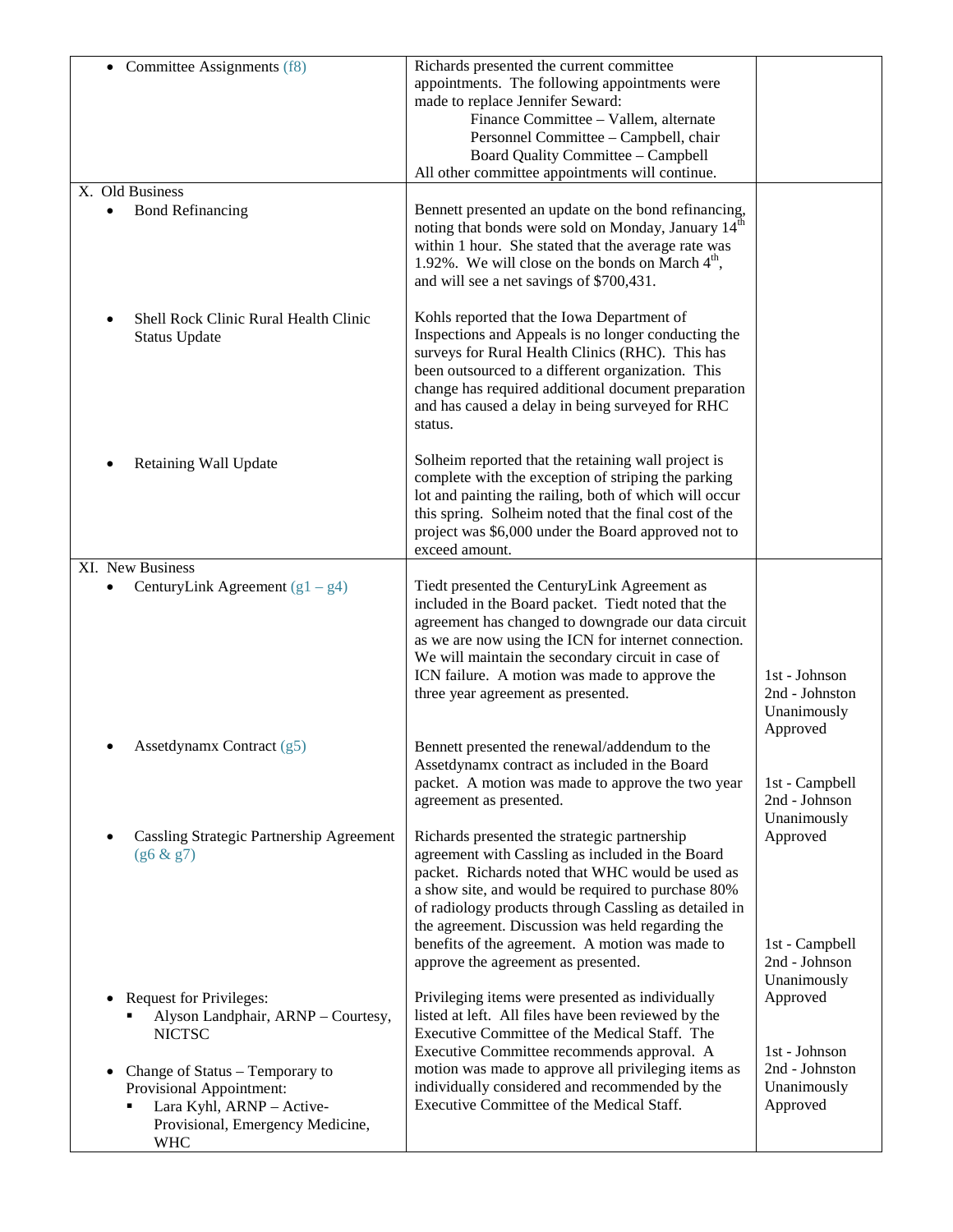| Change of Status – Provisional to Regular              |  |
|--------------------------------------------------------|--|
| Appointment:                                           |  |
| Nancy Quinlan, CRNA - Active,                          |  |
| Anesthesia, WHC                                        |  |
|                                                        |  |
| Provisional Appointments to Medical                    |  |
| Staff:                                                 |  |
| Haroon Afridi, MD - Consulting,<br>п                   |  |
| Radiology, RCI                                         |  |
| Gregg Berg, MD - Consulting,<br>п                      |  |
| Radiology, RCI                                         |  |
| Douglas Boatman, MD - Consulting,<br>п                 |  |
| Radiology, RCI                                         |  |
| Stephen Burke, MD - Consulting,<br>٠                   |  |
| Radiology, RCI                                         |  |
| Larry Burr, MD - Consulting,<br>п                      |  |
| Radiology, RCI<br>Craig Clark, MD - Consulting,<br>п   |  |
| Radiology, RCI                                         |  |
| Darren Davenport, MD - Consulting,<br>п                |  |
| Radiology, RCI                                         |  |
| Gerald Decker, MD - Consulting,<br>п                   |  |
| Radiology, RCI                                         |  |
| Theodore Donta, MD - Consulting,<br>п                  |  |
| Radiology, RCI                                         |  |
| John Floyd, MD - Consulting,<br>п                      |  |
| Radiology, RCI                                         |  |
| W. Jay Friesen, MD - Consulting,<br>п                  |  |
| Radiology, RCI                                         |  |
| William Fulcher, MD - Consulting,<br>٠                 |  |
| Radiology, RCI                                         |  |
| Glenn Hammer, MD - Consulting,<br>٠                    |  |
| Radiology, RCI<br>п                                    |  |
| Michael Hanigan, MD - Consulting,<br>Radiology, RCI    |  |
| Brent Harris, MD - Consulting,<br>٠                    |  |
| Radiology, RCI                                         |  |
| Laura Hemann, MD - Consulting,                         |  |
| Radiology, RCI                                         |  |
| Michael Hirleman, MD - Consulting,<br>п                |  |
| Radiology, RCI                                         |  |
| Michael Hummel, MD - Consulting,<br>٠                  |  |
| Radiology, RCI                                         |  |
| David Jensen, MD - Consulting,<br>٠                    |  |
| Radiology, RCI                                         |  |
| Richard Kundel, MD - Consulting,<br>٠                  |  |
| Radiology, RCI                                         |  |
| Keith Lacey, MD - Consulting,<br>٠                     |  |
| Radiology, RCI<br>Michael Macke, MD - Consulting,<br>∎ |  |
| Radiology, RCI                                         |  |
| William Neff, MD - Consulting,<br>٠                    |  |
| Radiology, RCI                                         |  |
| Mark Pedersen, MD - Consulting,<br>٠                   |  |
| Radiology, RCI                                         |  |
| Brian Randall, MD - Consulting,                        |  |
| Radiology, RCI                                         |  |
| Brianne Seberger, MD - Consulting,<br>п                |  |
| Radiology, RCI                                         |  |
| Robert Schmall, MD - Consulting,                       |  |
| Radiology, RCI                                         |  |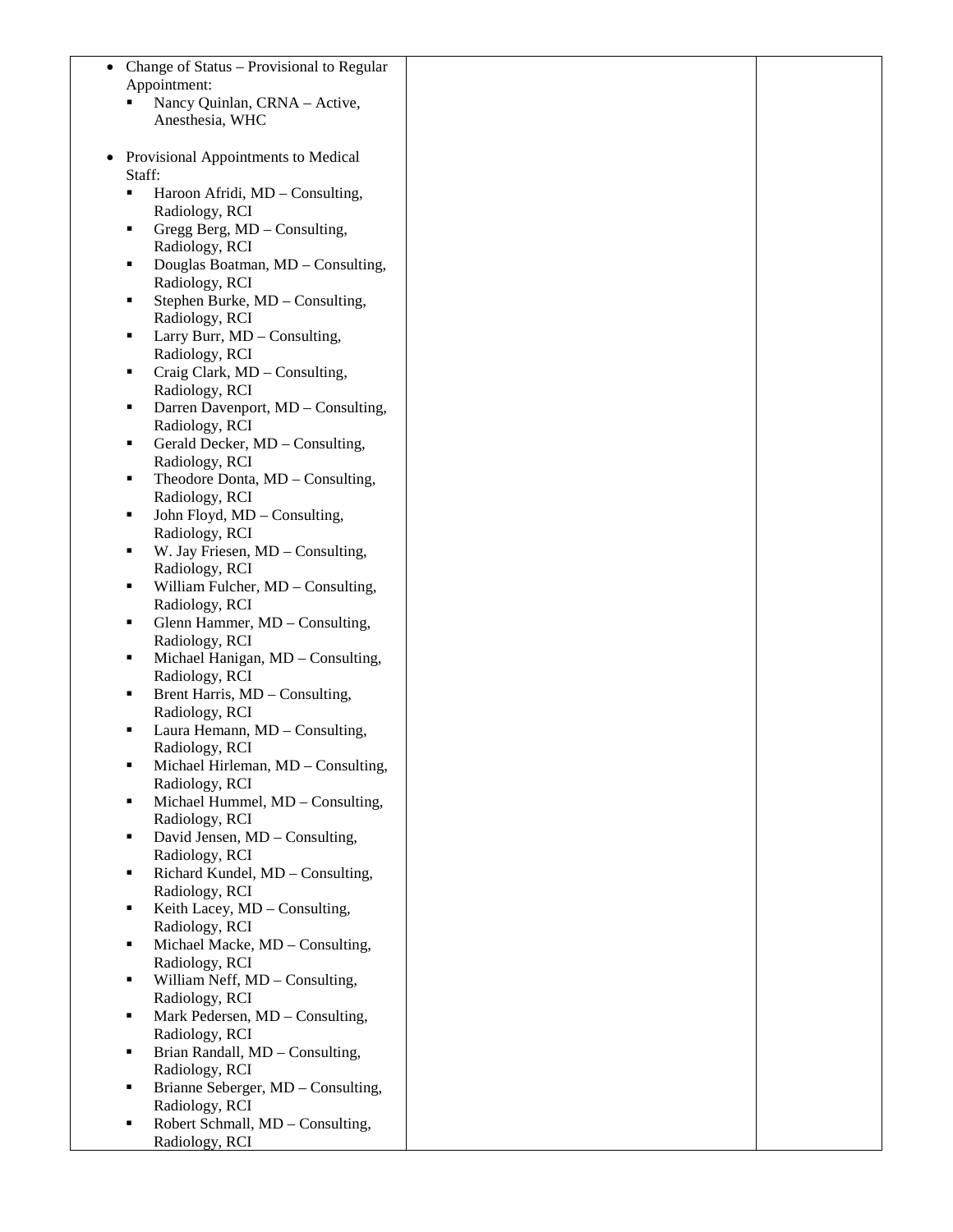| Paul Schneider, DO - Consulting,<br>٠                        |  |
|--------------------------------------------------------------|--|
| Radiology, RCI                                               |  |
| Gary Schweiger, MD - Consulting,<br>٠                        |  |
| Radiology, RCI                                               |  |
| Richard Seitz, MD - Consulting,<br>٠                         |  |
| Radiology, RCI                                               |  |
| David Smith, MD - Consulting,<br>٠                           |  |
| Radiology, RCI                                               |  |
| David Van Roekel, MD - Consulting,<br>٠                      |  |
| Radiology, RCI                                               |  |
|                                                              |  |
| Resignations from Medical Staff:<br>٠<br>٠                   |  |
| Matthew Sowle, PA-C - Courtesy,<br>Family Practice, Covenant |  |
| John Alexander, MD - Consulting,<br>٠                        |  |
| Radiology, vRad                                              |  |
| Steven Brick, MD - Consulting,<br>٠                          |  |
| Radiology, vRad                                              |  |
| Dariusz Bulczak, MD - Consulting,<br>٠                       |  |
| Radiology, vRad                                              |  |
| Karen Caldemeyer, MD - Consulting,<br>٠                      |  |
| Radiology, vRad                                              |  |
| Parina Cho, MD - Consulting,<br>٠                            |  |
| Radiology, vRad                                              |  |
| Steven Davis, MD - Consulting,<br>٠                          |  |
| Radiology, vRad                                              |  |
| Charles Heggen, MD - Consulting,<br>٠                        |  |
| Radiology, CVMS<br>Jason Hurt, MD - Consulting,<br>٠         |  |
| Radiology, vRad                                              |  |
| Joshua Morais, MD - Consulting,<br>٠                         |  |
| Radiology, vRad                                              |  |
| Marc Paul, MD - Consulting,<br>٠                             |  |
| Radiology, vRad                                              |  |
| Ranie Pendarvis, MD - Consulting,<br>٠                       |  |
| Radiology, vRad                                              |  |
| Bruce Reiner, MD – Consulting,<br>٠                          |  |
| Radiology, vRad                                              |  |
| Murali Surnedi, MD - Consulting,<br>٠                        |  |
| Radiology, CVMS                                              |  |
| Danit Talmi, MD - Consulting,<br>٠<br>Radiology, vRad        |  |
| James Turner, MD - Consulting,<br>٠                          |  |
| Radiology, vRad                                              |  |
| William Zinn, MD - Consulting,<br>٠                          |  |
| Radiology, vRad                                              |  |
| Patricia Lowry, MD - Consulting,<br>٠                        |  |
| Radiology, vRad                                              |  |
| Marc Montella, MD - Consulting,<br>٠                         |  |
| Radiology, vRad                                              |  |
| Thomas Spinuzza, MD - Consulting,<br>٠                       |  |
| Radiology, vRad                                              |  |
| Sean Takeuchi, MD - Consulting,<br>٠                         |  |
| Radiology, vRad                                              |  |
| Karen Aderholt, MD - Consulting,<br>٠                        |  |
| Radiology, vRad<br>Susan Austin, MD - Consulting,<br>٠       |  |
| Radiology, vRad                                              |  |
| Cristina Cavazos, MD - Consulting,<br>٠                      |  |
| Radiology, vRad                                              |  |
| Diane Huntington Conley, MD -<br>٠                           |  |
|                                                              |  |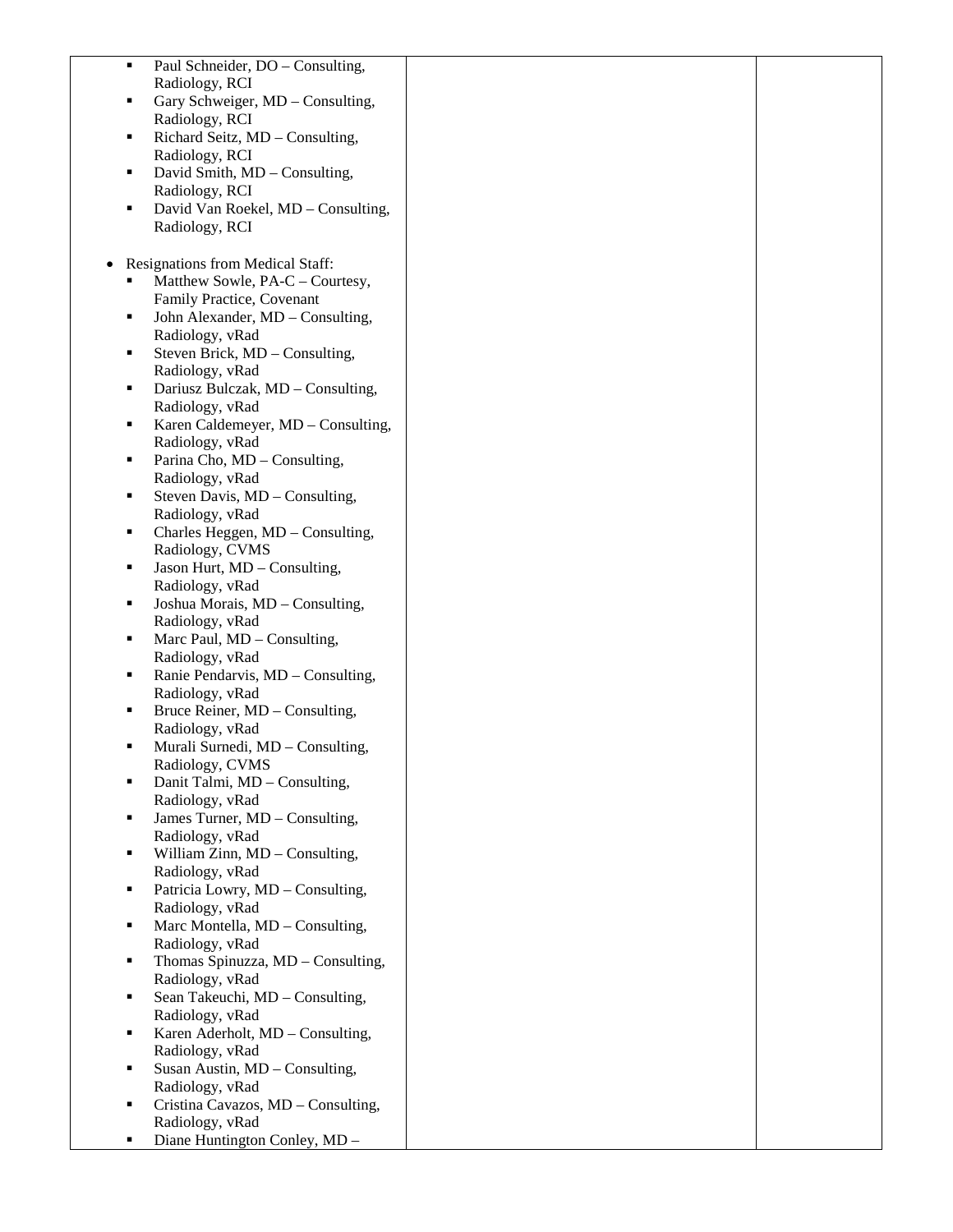| Consulting, Radiology, vRad                           |                                                           |                |
|-------------------------------------------------------|-----------------------------------------------------------|----------------|
| Jean Paul-Dym, MD - Consulting,<br>٠                  |                                                           |                |
| Radiology, vRad                                       |                                                           |                |
| Ravi Giyanani, MD - Consulting,<br>٠                  |                                                           |                |
| Radiology, vRad                                       |                                                           |                |
| Nirmit Goel, MD - Consulting,<br>٠                    |                                                           |                |
| Radiology, vRad                                       |                                                           |                |
| Charles Henry, MD - Consulting,<br>٠                  |                                                           |                |
| Radiology, vRad                                       |                                                           |                |
| Heidi Henry, MD - Consulting,<br>٠                    |                                                           |                |
| Radiology, vRad                                       |                                                           |                |
| Gregory Kenyherz, MD - Consulting,<br>٠               |                                                           |                |
| Radiology, vRad                                       |                                                           |                |
| Timothy Myers, MD - Consulting,<br>٠                  |                                                           |                |
| Radiology, vRad                                       |                                                           |                |
| Asti Pilika, MD - Consulting,<br>٠                    |                                                           |                |
| Radiology, vRad                                       |                                                           |                |
| Koreen Potts, MD – Consulting,<br>٠                   |                                                           |                |
| Radiology, vRad                                       |                                                           |                |
| Benjamin Strong, MD - Consulting,<br>٠                |                                                           |                |
| Radiology, vRad                                       |                                                           |                |
| Peter Verhey, MD - Consulting,<br>٠                   |                                                           |                |
| Radiology, vRad                                       |                                                           |                |
| Steven Cohen, MD – Consulting,<br>٠                   |                                                           |                |
| Radiology, vRad                                       |                                                           |                |
| Dawn DeLavallade, MD - Consulting,<br>٠               |                                                           |                |
| Radiology, vRad                                       |                                                           |                |
| Raymond Montecalvo, MD -<br>٠                         |                                                           |                |
| Consulting, Radiology, vRad<br>٠                      |                                                           |                |
| Joshua Sokol, MD - Consulting,                        |                                                           |                |
| Radiology, vRad<br>David Tague, MD - Consulting,<br>٠ |                                                           |                |
| Radiology, vRad                                       |                                                           |                |
| Jennifer Theoharis, MD - Consulting,<br>٠             |                                                           |                |
| Radiology, vRad                                       |                                                           |                |
| Jared Browning, MD - Consulting,<br>٠                 |                                                           |                |
| Radiology, vRad                                       |                                                           |                |
|                                                       |                                                           |                |
| New/Revised Policies:                                 | The new and revised policies listed at left were          |                |
| Change of Inpatient Admission to                      | presented for review as included in the Board             |                |
| <b>Outpatient Status: Condition Code 44</b>           | packets. Richards noted that the Social Media policy      |                |
| (h1)                                                  | was revised in conjunction with a sample policy           |                |
| Iowa Health Alert Network (h2)<br>٠                   | released by the National Labor Relations Board. The       |                |
| Substance Abuse (h3)<br>٠                             | policies have been reviewed by the Executive              |                |
| Autopsy (h4)<br>$\blacksquare$                        | Committee of the Medical Staff and are                    |                |
| Social Media (h5)                                     | recommended for approval. A motion was made to            | 1st - Johnston |
| Medical Records (h6)                                  | approve the policies as written.                          | 2nd - Campbell |
|                                                       |                                                           | Unanimously    |
|                                                       |                                                           | Approved       |
| Finance Committee (i1)                                | Richards reported that the Finance Committee met          |                |
|                                                       | on 1/23/13. Minutes from said meeting were                |                |
|                                                       | included in the Board packets.                            |                |
|                                                       |                                                           |                |
| Capital Request – Olympus i90 (i2 $\&$                | Richards presented the capital request for Olympus        |                |
| i2a)                                                  | i90 scopes. Richards noted that in order to stay on       |                |
|                                                       | budget, the capital request provides for 2 payments,      |                |
|                                                       | one in this fiscal year, and one in the next fiscal year. |                |
|                                                       | A motion was made to approve the request and              | 1st - Johnson  |
|                                                       | payment plan as presented at a cost not to exceed         | 2nd - Campbell |
|                                                       | \$329,311.07.                                             | Unanimously    |
|                                                       |                                                           | Approved       |